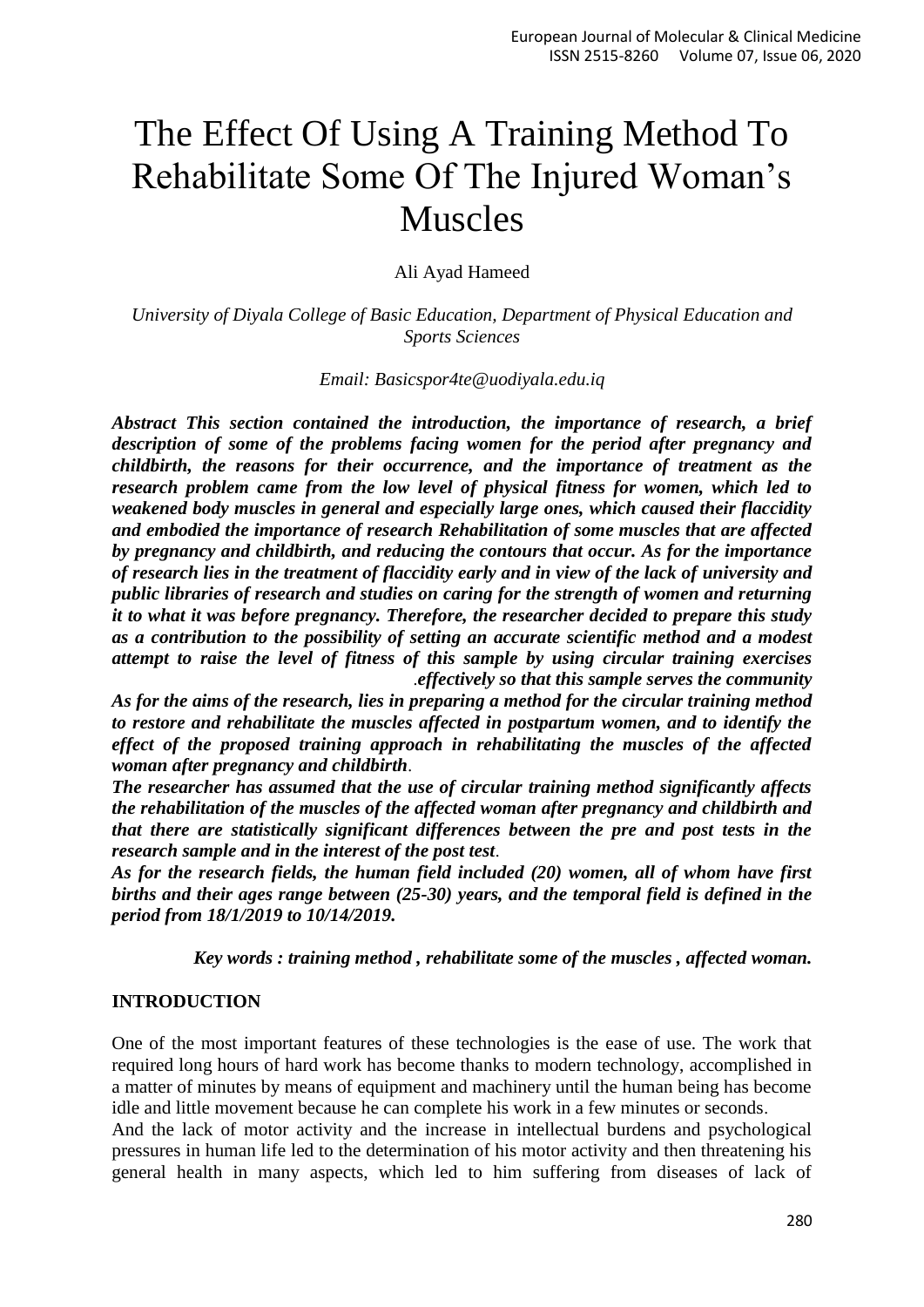movement (Hypokintic Disea) heart diseases, lower back pain, diabetes, obesity etc. .. as well as Some cases that affect the strength of women, especially in the post-pregnancy and childbirth stage resulting from the expansion of the general muscles and the relaxation of the body's ligaments, where some women feel after birth that their lower limbs are not strong for their pregnancy and this is due to their weakness in addition to the many changes that are caused by the pregnancy in the muscles The abdomen more than any other part of the body where those muscles increase in length to weakness, "Also, the areas of the abdomen and thighs are areas for storing fat during pregnancy, which negatively affects the shape of the woman and her strength, which made her feel a social problem that alienates her from often when It causes psychological effects on her, in addition to what is caused by the emergence of the abdominal area and the tendency of the pelvis to forward and lower, which exposes her to the lower back pain and her lack of physical competence and her motor skill, during which this woman is subject to change Hormonal and motor to allow the development of the fetus in the mother's cavity. These changes continue until after birth, which causes blood circulation disorders that may lead to deep venous thrombosis in the lower extremities that may occur as a result of a lack of venous return due to the pressure of the uterus on the veins coming from the lower extremities and then congestion as well as weak interlocking abdominal muscles and muscles The pelvic floor due to the increased fetal weight, as it causes flabby muscles in the pelvis, as well as the increased curvature of the lumbar vertebrae inside because of the large size of the abdomen leads to a disorder in the textures, which exposes the mother to health problems. Therefore, our focus should be on finding training curricula according to advanced scientific foundations that contain different sports exercises that can be used to deal with this situation, which has become a phenomenon that women in developed societies reach in order to reach the goal to be achieved in the treatment of this problem. One of these approaches and methods is the use of a circular training method to rehabilitate the muscles of a affected woman after pregnancy and childbirth, taking into account the following cases: the intensity of the exercise and the number of repetitions that are appropriate to the objective set out of the study, as well as the health conditions of the woman and consulting with the specialist doctor.

#### *Research problem*:

The lack of studies in this aspect, and through the researcher's modest experience in working in fitness centers for agility and field visits to these centers, I noticed that most centers lack curricula based on scientific and health foundations, most of which depend on personal experiences, so the researcher decided to contribute to solving this problem by setting A curriculum based on the various rehabilitation exercises that are an indication and guide that we can rely on for the purpose of rehabilitation of the affected muscles of women, such as the muscles of the abdomen, pelvis, back and thighs during the stages of pregnancy and childbirth as the muscles of the abdomen, pelvis, back and thighs, as the researcher hopes through this curriculum to develop solutions that help in upgrading the main pillar in Society is a woman

#### *Research objectives*:

-Preparing a suggested curriculum using the circular training method to rehabilitate the abdominal, back, pelvis, and thigh muscles affected in the postpartum stage.

- Identify the effect of the proposed rehabilitation approach on the use of circular training in the rehabilitation of the muscles of a woman's abdomen, back, pelvis, and thighs in the postpartum stage.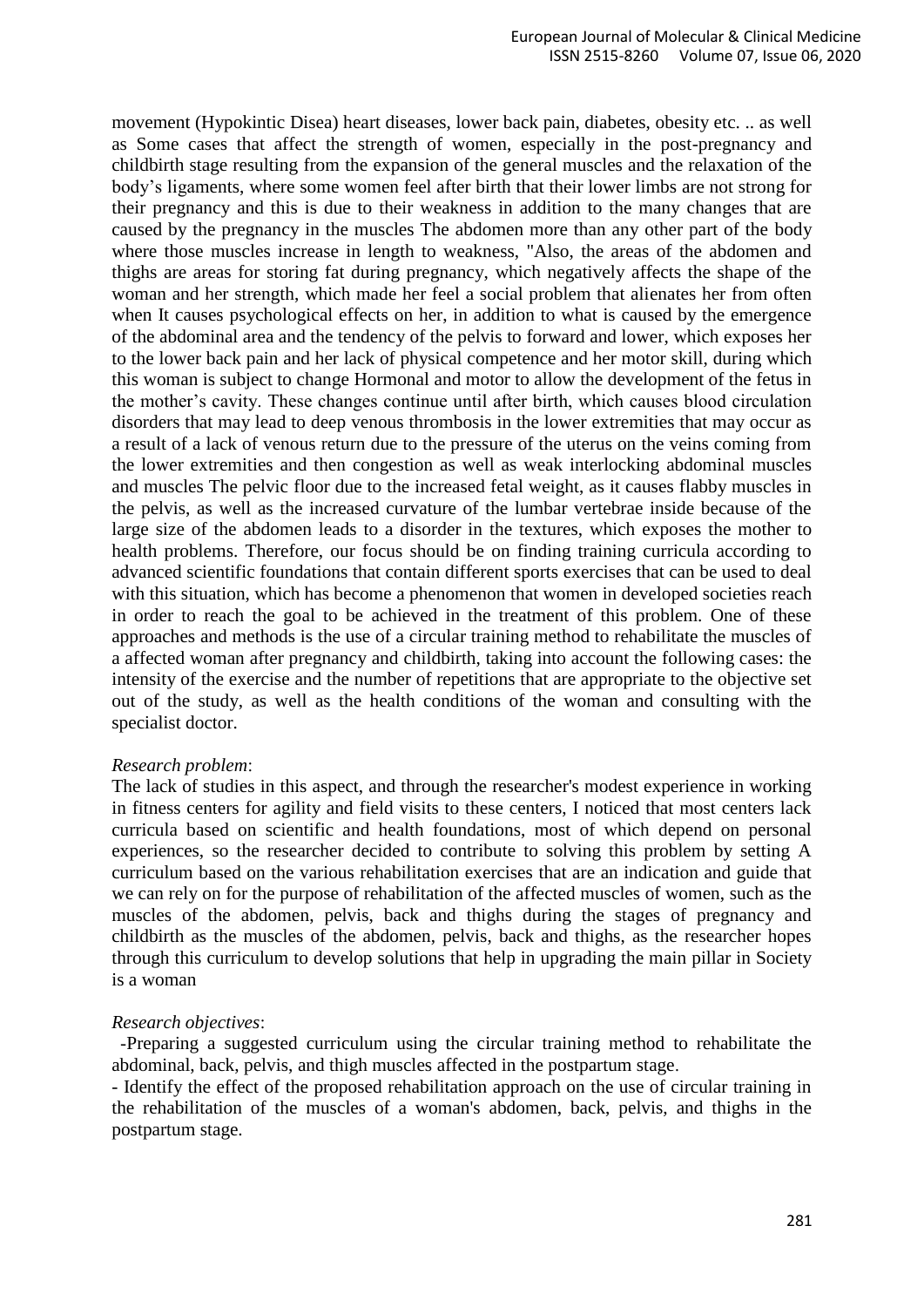#### *Research hypotheses*:

-The use of the circular training method significantly affects the rehabilitation of the woman's muscles (abdomen - back - pelvis - thighs) after birth.

- There are no statistically significant differences between the pre and post tests of the research sample in the tests under discussion

#### **2. RESEARCH METHODOLOGY**

The experimental approach is the closest approach to scientific research to solve the problem in the scientific way. It is also the most accurate method for scientific research to solve the problem in the scientific way to reach the accurate results. Control and control such conditions and variables.

#### *Research community and samples*

The sample of the research was determined by the intentional method of women aged between . (25-30) years of natural initial births. They numbered (20) women after they underwent a medical examination by the specialized doctors, and after confirming their safety and the absence of obstacles to practicing the training program, they were subjected to training, and they all adhered to the training program.

#### *Research Tools*

To provide a set of devices and tools necessary for the purpose of using them to solve the problem, whatever those tools, and to make sure that these tools are suitable for research to achieve hypotheses. In fact, the researcher used the devices, tools and means that helped the researcher to conduct his research, as follows:

- The tape measure
- A medical scale for measuring weight, with a ruler to measure height, making a scale scale Berkel-Belgium.
- Digital electronic stop hours 1/100 of the second type (Sport-Time), made in Japan, count  $(2)$ .
- Caliper device for measuring the thickness of the German-made (folded) skin folds.
- Wooden box to measure the flexibility of the trunk.
- A tape recorder and cassette player, recording musical notes accompanying the program.
- A wooden ruler attached to the wooden box from the middle is divided (+50) (-50).
- 8. Chalk.
- Mat to perform ground movements.

#### *The Testes*

*Measured variables:*

- Weight, abdomen circumference, hip circumference, thigh circumference**.**
- Abdominal muscle strength, spinal elasticity, back elbow, half lumbar thighs.

-

## *Applied Test*

#### Qualifying curriculum:

The researcher designed the rehabilitation curriculum exercises that serve the work of the muscles (abdomen, thighs, back, and pelvis) by choosing therapeutic exercises that are based on the latest scientific sources and references and the Internet was presented to a group of experts in the field of training and fitness taking into account the health conditions of the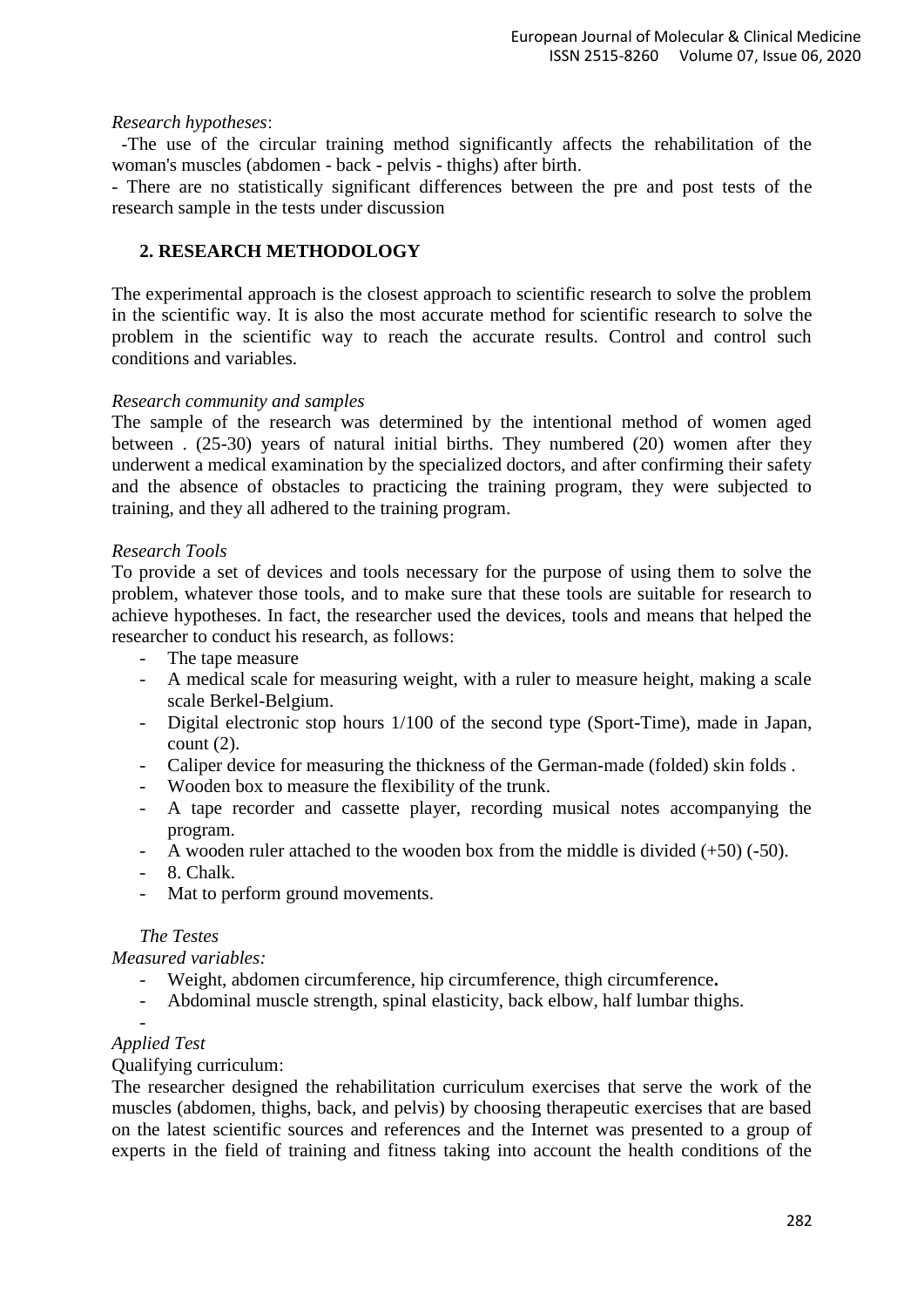research sample Increased intensity, and the specifications of the training curriculum were as follows:

- The curriculum period (8 weeks) took three training units for each week, starting from 10/4/2019 to 2/6/2019, as the program took two months.

-The number of units of the training curriculum was  $(24 \text{ units})$ .

-The type of training followed is continuous circular training.

-Intensity is low and graded in training units.

-Size the number of iterations per exercise and increased with each week.

-The total time of the introductory part (460) minutes.

- The total time of the main part (1170) minutes.

- The total time of the closing part (240) minutes.

- The total total training time (1870) minutes.

#### **RESULTS AND DISCUSSED**

*View and discuss search results*:

| Table (1) shows the arithmetic mean, standard deviations and the calculated value (t) for the |                |        |        |            |              |  |  |  |
|-----------------------------------------------------------------------------------------------|----------------|--------|--------|------------|--------------|--|--|--|
| pre and post tests for the Functional tests of the research sample.                           |                |        |        |            |              |  |  |  |
| <b>Functional tests</b>                                                                       | measruing unit | A      | Std    | Calculated | Significance |  |  |  |
|                                                                                               |                |        |        | value of T |              |  |  |  |
| the weight                                                                                    | Kg             | 70.54  | 5.358  | 4.745      | Sign         |  |  |  |
|                                                                                               |                | 70.2   | 7.21   |            |              |  |  |  |
| Abdominal                                                                                     | cm             | 92.21  | 7.014  | 7.12       | Sign         |  |  |  |
| circumference                                                                                 |                | 88.25  | 7.521  |            |              |  |  |  |
| Hip                                                                                           | cm             | 110.21 | 9.258  | 8.887      | Sign         |  |  |  |
| circumference                                                                                 |                | 107.22 | 9.541  |            |              |  |  |  |
| Thigh                                                                                         | cm             | 59.258 | 59.889 | 7.148      | Sign         |  |  |  |
| circumference                                                                                 |                | 59.784 | 59.214 |            |              |  |  |  |

The members of the research sample have been affected by the oceans of their bodies in the nature of physical activity that they have practiced, which indicates the importance of practicing this effort to improve the oceans of all parts of the body in a manner that achieves proportionality and coordination of these parts. This shows that the approach prepared by the researcher to rehabilitate the postpartum muscles of a woman has a positive effect on the physical variables under discussion, as there is an improvement in the amount of abdominal circumference, hip and thighs. This improvement appeared in the decrease in the value of the arithmetic mean for him in the dimensional measurement, as this decrease was at the expense of the decrease in the amount of fat in these areas certainly if it is taken into consideration that the abdomen as a cavity is fixed in its circumference, especially in adults, and that any increase in this circumference is on Calculation of muscle mass or increase in the percentage of fat in this region, so a decrease in the percentage of fat is a positive phenomenon in the health of the individuals in the research sample1.

And the amount of decrease here appears clearly and prominently, and that all the changes that occurred were a result of the nature of the work of the members of the research sample, which resulted in an increase in the functional activity of the heart and working muscles, whereby with the performance of the exercises, the largest amount of muscles will be involved, with which it is necessary to expand the arterial blood vessels, thereby increasing the amount Energy expended according to the energy system used2.

And that what was mentioned above applies to the hip and thigh region, as the results showed a clear decrease in the circumferences of this region and this is due to the shortfall in the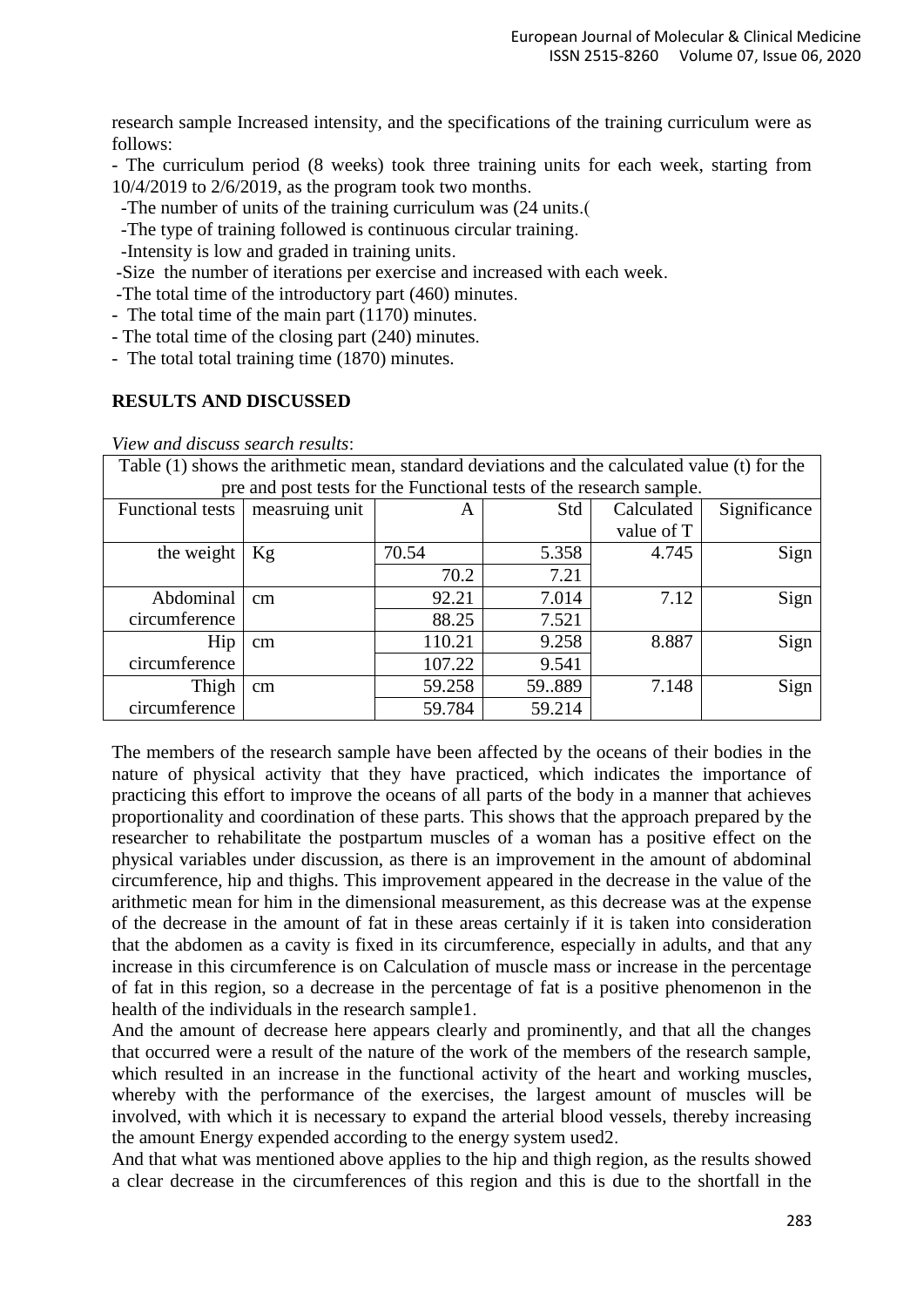| Table (2) shows the arithmetic mean, standard deviations and the calculated value (t) of the |                |        |       |            |              |  |  |  |
|----------------------------------------------------------------------------------------------|----------------|--------|-------|------------|--------------|--|--|--|
| pre and post tests for the physical tests of the research sample.                            |                |        |       |            |              |  |  |  |
| Physical tests                                                                               | measruing unit | A      | Std   | Calculated | Significance |  |  |  |
|                                                                                              |                |        |       | value of T |              |  |  |  |
| Abdominal                                                                                    | Num            | 17.54  | 3.359 | 2.745      | Sign         |  |  |  |
| muscle strength                                                                              |                | 20.25  | 4.219 |            |              |  |  |  |
| spinal elasticity                                                                            | $\rm cm$       | 4.21   | 0.014 | 5.192      | Sign         |  |  |  |
|                                                                                              |                | 7.25   | 0.529 |            |              |  |  |  |
| back elbow                                                                                   | Num            | 17.2   | 4.558 | 2.897      | Sign         |  |  |  |
|                                                                                              |                | 19.25  | 3.541 |            |              |  |  |  |
| half<br>lumbar                                                                               | Num            | 19.258 | 3.889 | 2.148      | Sign         |  |  |  |
| thighs                                                                                       |                | 21.784 | 3.214 |            |              |  |  |  |

amount of fat, as the practice of work often leaves its effects on the rate of the body's oceans and this effect appears clearly in the decrease in the amount of fat .

Through what the statistical results showed, a clear improvement in the level of all physical tests under study. As the difference for all the choices was significant. This shows the effect of the training and rehabilitation approach prepared by the researcher on the rehabilitation of the muscles of the affected woman after pregnancy and childbirth. Which affected the results of the strength of the abdominal muscles positively, as the sources indicate that the moving force exercises cause the widening of the blood vessels, which results in a flow in the volume and movement of the oxygen-carrying blood, and then achieve the increased exertion. Muscle strength training can increase the size of the cross section of the muscle by adding more contracting proteins (actin and myosin) and the increase in the size of the muscle cross as a result of the training. This condition is called muscular hypertrophy 3.

As for the development taking place, tests for the flexibility of the spine. The researcher attributes this development to the effectiveness of the curriculum prepared by the researcher. As "structured and continuous training can improve the muscular elasticity, and hence the widening of the kinetic range of joints, that is, the improvement of the ability of flexibility of the individual".

"Moving strength training demonstrated an increase in muscle elasticity for frequent muscle work on the muscles, ligaments and joints" 4. And that this measurement is one of the important measures of strength and grace.

The results of the back stretching and thigh lengthening tests also showed that there is a significant moral difference, and this demonstrates the effectiveness of the approach prepared by the researcher in developing and stretching the muscles. The researcher attributes this development to the results of elongation based on the adaptations that occur within the muscle due to the increase in the capillary blood vessels density. As "this increase works to increase the density of blood that reaches the muscle during the duration of the exercise, which is loaded with oxygen, nutrients and hormones to the muscle, and at the same time it works to get rid of the metabolic waste and heat generated in the working muscles." "5

The researcher believes that stretching back is one of the important ways in preparing the strength of women in a healthy and proper way. The thigh attempt is one of the basic constituents and important in the strength of the woman and carries energy and the researcher attributes that improvement in the results of the post-tests to the psychological state during the performance of physical exercises and accompanying music and the accompanying recreational atmosphere when practicing the vocabulary of the curriculum and this is consistent with what and the increase in flexibility and fitness elements Affected by psychological state.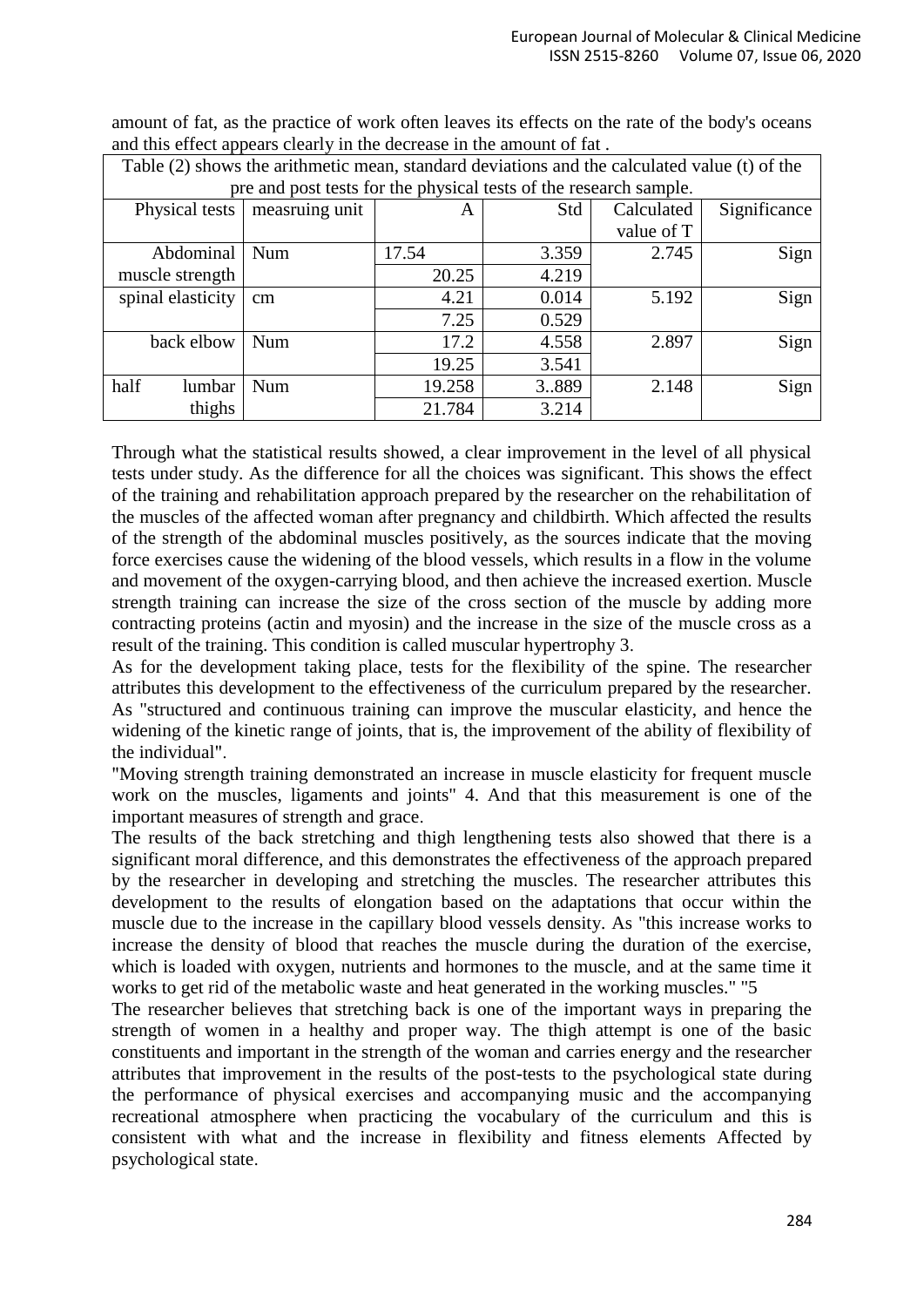Thus, it can be said that the aim of the research has been achieved and the effect of the prepared method has been identified in the rehabilitation of the postpartum woman's muscles through physical indicators (tests) which came positively in favor of the research sample. The researcher attributes the results of the research in the physical tests in the post test to the adoption of the method of circular training in the way of stations. This facilitates the sample's ease of performance and the prevention of injuries or exacerbation of the situation besides the use of variables such as pregnancy, repetition and time and as a result it is possible that it improves the physical and motor characteristics that have been identified Mediated tests.

### **CONCLUSIONS AND RECOMMENDATIONS**

#### *Conclusion*

Through the above presented results and the researcher's analysis and discussion of these results, he reached the following conclusions:

 -There is an evolution of the elasticity of the spine due to the effect of the proposed training approach on the joints of the spine, and this is what the test results revealed after completing the experiment. As the main objective of it was to measure the development of the elastic characteristic of these joints.

-The occurrence of developing the characteristic of back and thigh elongation as a result of the effect of the proposed approach on back and thigh elongation, as demonstrated by the results of the proposed tests after the completion of the experiment. As the main objective was to develop the characteristic of extension for the above regions.

-It was found that there is a decrease in the proposed body circumference, which is the abdominal circumference, hip circumference and femoral circumference. This is shown by the results of the proposed tests after completing the experiment. As the main goal was to lose the body's surroundings.

-It appeared that there is a decrease in the proposed folds of skin, which is the triple muscle, the upper pelvis and the middle of the thigh, and this is proven by the results of the proposed tests after completing the experiment. As the main goal was to shorten those folds.

-The curriculum prepared by the researcher led to a clear decrease in weight with respect to the research sample, and this was the result of regular training and gradually, and then obtaining the required results.

#### *Recommendations*

Through what has been concluded, the researcher recommends the following recommendations:

- The necessity of women exercising and exercising during the period of pregnancy and after childbirth to ensure that fat does not accumulate in the abdomen and thighs.
- Educating women about the importance of exercising and early physical activity during the postpartum period (postpartum) gradually, especially for the abdomen, back, pelvis and thighs.
- The necessity of opening sports centers in maternity hospitals to take care of the health of the pregnant mother during pregnancy and after childbirth in maternity and childhood social care centers.
- The researcher recommends following a well-studied and sound curriculum in fitness centers to ensure the development of the health status of the mother after childbirth.
- The researcher recommends benefiting from the study at the Women's Sports Bureau at the Olympic Committee.